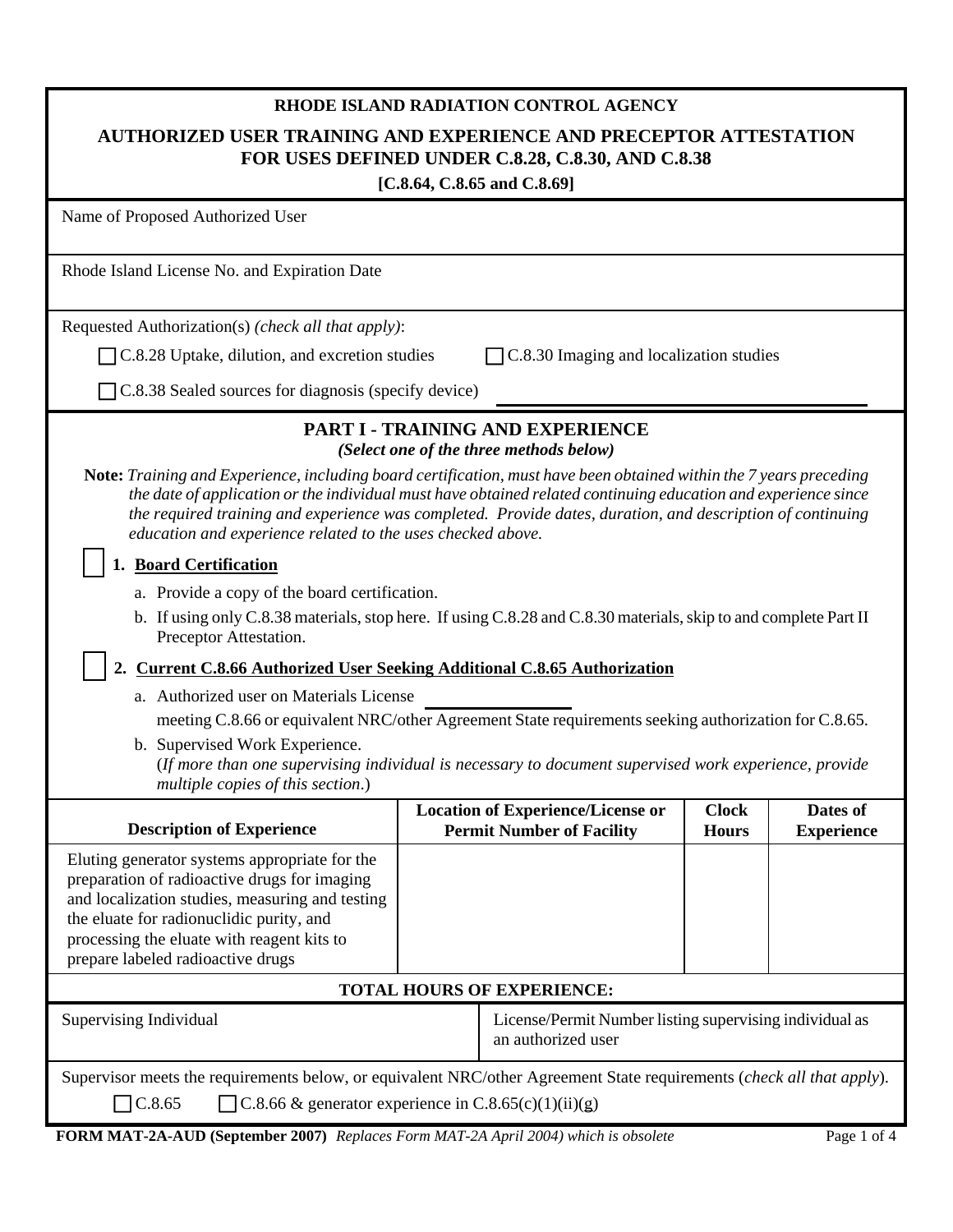|  | RHODE ISLAND RADIATION CONTROL AGENCY |
|--|---------------------------------------|
|--|---------------------------------------|

# **AUTHORIZED USER TRAINING AND EXPERIENCE AND PRECEPTOR ATTESTATION [continued]**

### **3. Training and Experience for Proposed Authorized User**

a. Classroom and Laboratory Training.

| <b>Description of Experience</b>                                                                                                                                                                                                   |                                                                              |  | <b>Location of Experience/License or</b><br><b>Permit Number of Facility</b> | <b>Clock</b><br><b>Hours</b>  | Dates of<br><b>Experience</b> |  |  |
|------------------------------------------------------------------------------------------------------------------------------------------------------------------------------------------------------------------------------------|------------------------------------------------------------------------------|--|------------------------------------------------------------------------------|-------------------------------|-------------------------------|--|--|
| Radiation physics and instrumentation                                                                                                                                                                                              |                                                                              |  |                                                                              |                               |                               |  |  |
| Radiation protection                                                                                                                                                                                                               |                                                                              |  |                                                                              |                               |                               |  |  |
| Mathematics pertaining to the use and<br>measurement of radioactivity                                                                                                                                                              |                                                                              |  |                                                                              |                               |                               |  |  |
| Chemistry of radioactive material for medical use<br>(not required for C.8.69)                                                                                                                                                     |                                                                              |  |                                                                              |                               |                               |  |  |
| Radiation biology                                                                                                                                                                                                                  |                                                                              |  |                                                                              |                               |                               |  |  |
|                                                                                                                                                                                                                                    |                                                                              |  | <b>TOTAL HOURS OF TRAINING:</b>                                              |                               |                               |  |  |
| b. Supervised Work Experience (completion of this table is not required for C.8.69).<br>(If more than one supervising individual is necessary to document supervised work experience, provide<br>multiple copies of this section.) |                                                                              |  |                                                                              |                               |                               |  |  |
| <b>SUPERVISED WORK EXPERIENCE</b>                                                                                                                                                                                                  |                                                                              |  | <b>TOTAL HOURS OF EXPERIENCE:</b>                                            |                               |                               |  |  |
| <b>Description of Experience Must</b><br><b>Include:</b>                                                                                                                                                                           | <b>Location of Experience/License or Permit</b><br><b>Number of Facility</b> |  | Confirm                                                                      | Dates of<br><b>Experience</b> |                               |  |  |
| Ordering, receiving, and unpacking<br>radioactive materials safely and<br>performing the related radiation<br>surveys                                                                                                              |                                                                              |  |                                                                              | $\Box$ Yes<br>$\Box$ No       |                               |  |  |
| Performing quality control<br>procedures on instruments used to<br>determine the activity of dosages<br>and performing checks for proper<br>operation of survey meters                                                             |                                                                              |  |                                                                              | Yes<br>$\neg$ No              |                               |  |  |
| Calculating, measuring, and safely<br>preparing patient or human<br>research subject dosages                                                                                                                                       |                                                                              |  |                                                                              | Yes<br>$\neg$ No              |                               |  |  |

**FORM MAT-2A-AUD (September 2007)** *Replaces Form MAT-2A April 2004) which is obsolete* Page 2 of 4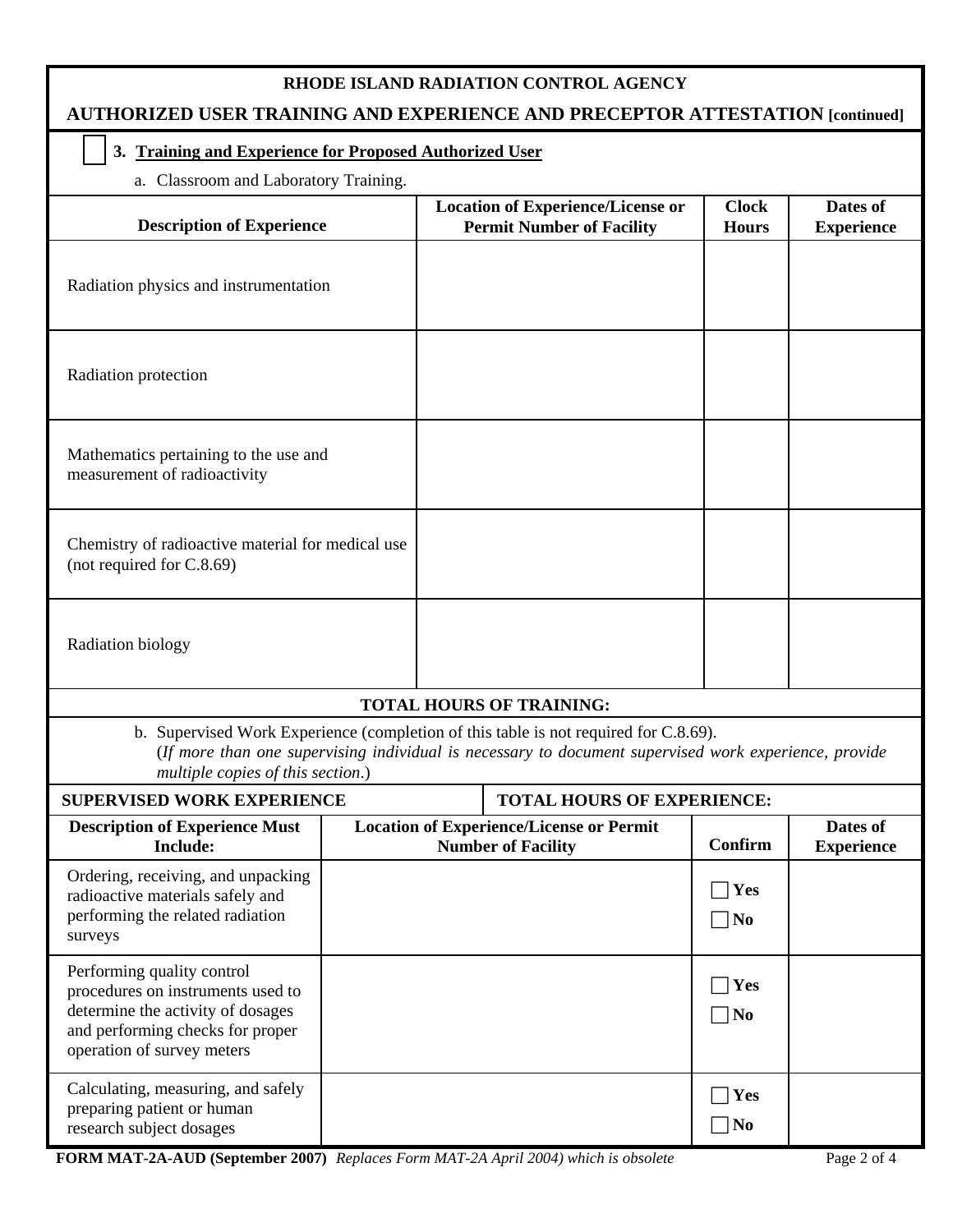# **AUTHORIZED USER TRAINING AND EXPERIENCE AND PRECEPTOR ATTESTATION [continued]**

#### **3. Training and Experience for Proposed Authorized User [continued]**

b. Supervised Work Experience. [continued]

| $\sigma$ . Bupervised $\sigma$ on Experience. [commutation]<br><b>Description of Experience Must</b><br><b>Include:</b>                                                                                                                                                               |  | <b>Location of Experience/License or Permit</b><br><b>Number of Facility</b>  |  | <b>Confirm</b>            | Dates of<br><b>Experience</b> |  |
|---------------------------------------------------------------------------------------------------------------------------------------------------------------------------------------------------------------------------------------------------------------------------------------|--|-------------------------------------------------------------------------------|--|---------------------------|-------------------------------|--|
| Using administrative controls to<br>prevent a medical event involving the<br>use of unsealed radioactive material                                                                                                                                                                     |  |                                                                               |  | Yes<br>$\neg$ No          |                               |  |
| Using procedures to contain spilled<br>radioactive material safely and using<br>proper decontamination procedures                                                                                                                                                                     |  |                                                                               |  | Yes<br>$\neg$ No          |                               |  |
| Administering dosages of radioactive<br>drugs to patients or human research<br>subjects                                                                                                                                                                                               |  |                                                                               |  | Yes<br>$\neg$ No          |                               |  |
| Eluting generator systems appropriate<br>for the preparation of radioactive<br>drugs for imaging and localization<br>studies, measuring and testing the<br>eluate for radionuclidic purity, and<br>processing the eluate with reagent<br>kits to prepare labeled radioactive<br>drugs |  |                                                                               |  | Yes<br>$\neg$ No          |                               |  |
| Supervising Individual                                                                                                                                                                                                                                                                |  | License/Permit Number listing supervising individual as<br>an authorized user |  |                           |                               |  |
| Supervisor meets the requirements below, or equivalent NRC/other Agreement State requirements (check all that apply).<br>C.8.64<br>C.8.65<br>C.8.66<br>C.8.66 & generator experience in C.8.65(c)(1)(ii)(g)                                                                           |  |                                                                               |  |                           |                               |  |
| c. For C.8.69 only, provide documentation of training on use of the device.                                                                                                                                                                                                           |  |                                                                               |  |                           |                               |  |
| <b>Device</b>                                                                                                                                                                                                                                                                         |  | <b>Type of Training</b>                                                       |  | <b>Location and Dates</b> |                               |  |
|                                                                                                                                                                                                                                                                                       |  |                                                                               |  |                           |                               |  |
|                                                                                                                                                                                                                                                                                       |  |                                                                               |  |                           |                               |  |
| d. For C.8.38 uses only, stop here. For C.8.28 and C.8.30 uses, skip to and complete Part II Preceptor<br>Attestation.                                                                                                                                                                |  |                                                                               |  |                           |                               |  |

**FORM MAT-2A-AUD (September 2007)** *Replaces Form MAT-2A April 2004) which is obsolete* Page 3 of 4